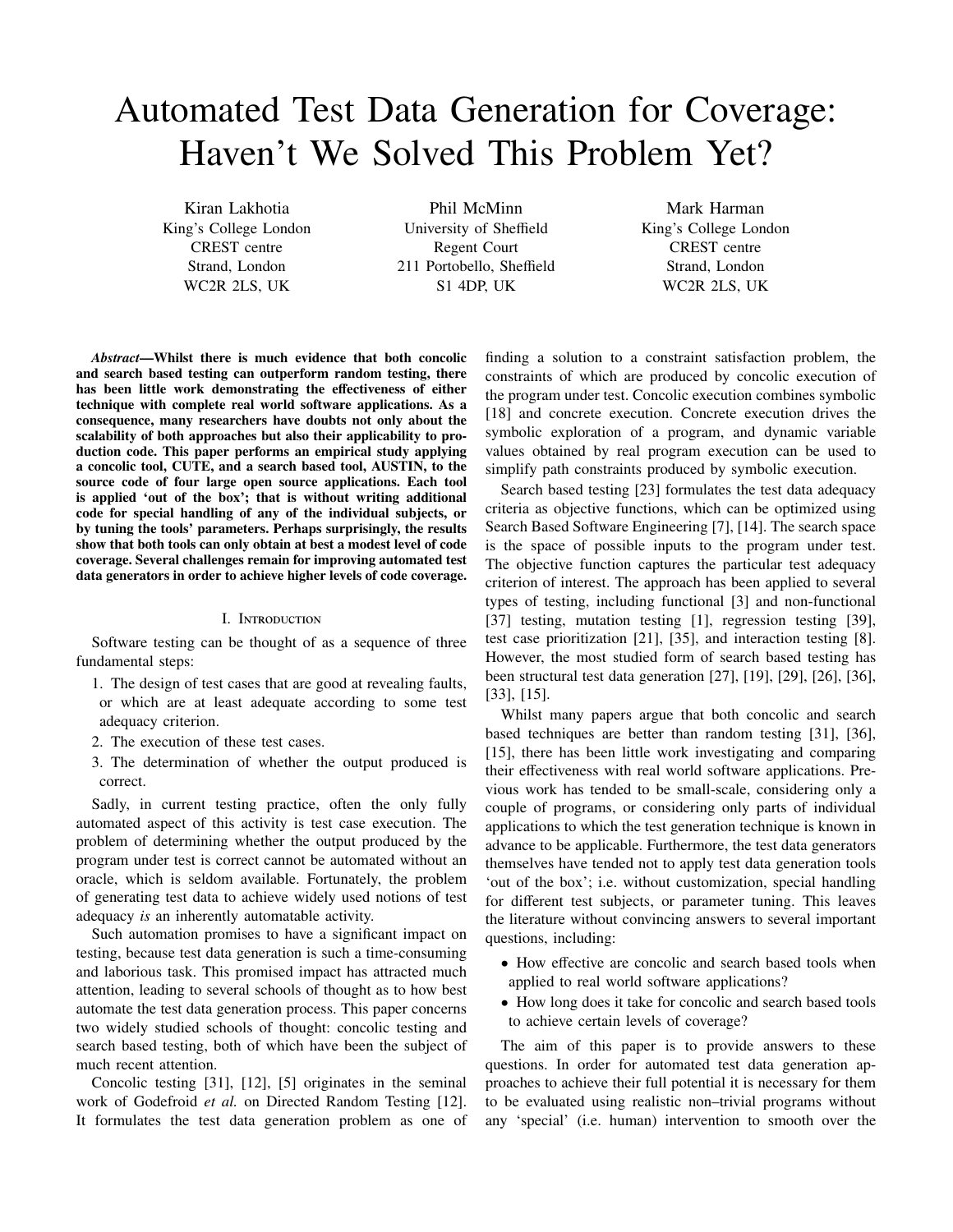difficult 'real world' challenges that might be encountered. An empirical study is performed which compares a concolic tool, CUTE [31], and a search based tool, AUSTIN [20]. The test adequacy criterion under investigation is branch coverage. The primary contributions of this paper are the following:

- 1. An empirical study which determines the level of code coverage that can be obtained using CUTE and AUSTIN on the complete source code of four open source programs. Perhaps surprisingly, the results show that only modest levels of coverage are possible at best, and there is still much work to be done to improve test data generators.
- 2. An empirical study investigating the wall clock time required for each tool to obtain the coverage that it does, and thus an indication of the efficiency of each approach.

The rest of the paper is organized as follows. Section II provides the background information to the concolic and search based tools, CUTE and AUSTIN, which the empirical study presented in this paper uses. Section III outlines the motivation for our work, the research questions addressed, and the gap in the current literature this paper is trying to close. The empirical study, results and answers to the research questions are presented in Section IV, whilst threats to validity are addressed in Section V. Section VI presents related work, and Section VII concludes.

## **II. BACKGROUND**

Automated structural test data generation has been a burgeoning interest to researchers since at least the 1970s. In this decade two approaches to the problem emerged - symbolic execution [18], which is the basis of concolic testing; and a method that reformulated the problem of executing a path through a program with floating-point inputs into objective functions [27], which later developed into the field known as search based testing.

### *A. Concolic Testing*

Concolic testing builds on the ideas of symbolic execution. For a given path through a program, symbolic execution involves constructing a *path condition*; a system of constraints in terms of the input variables that describe when the path will be executed. For example, the path condition which executes the if statement as true in Figure 1a would simply be  $a_0 + 5 = b_0 - 10$ , where  $a_0$  and  $b_0$  refer to the symbolic values of the input variables a and b respectively. To cover the true branch, the path condition is then solved by a constraint solver in order to derive concrete input values.

The path condition can easily become unsolvable, however, if it contains expressions that cannot be handled by constraint solvers. This is often the case with floating-point variables, or non-linear constraints. For example, a linear constraint solver would encounter difficulties with the program of Figure 1b because of the non-linear predicate appearing in the if condition.

Concolic testing can alleviate some of the problems of non-linearity by combining *con*crete execution with symb*olic* generation of path conditions. The idea is to simplify the path condition by substituting sub-expressions with concrete values, obtained by actual dynamic executions. This substitution process can remove some of the non-linear sub-expressions in a path condition making them amenable to a constraint solver. Concolic execution originated from the work of Godefroid *et al.* [12]. The term *concolic* was coined by Sen *et al.* [31] in their work introducing the CUTE tool, which is based upon similar principles.

*The CUTE Tool:* Suppose execution of the path which executes the true branch of the program of Figure 1b is required. CUTE executes the program with some input. The default is to execute a function with all variables of primitive type set to zero, although random values can be used instead. Suppose the function is executed with the random values 536 and 156 for x and y respectively. The path taking the false branch is executed. The path condition is  $x_0 * y_0 < 100$ . Since this constraint is non-linear, CUTE will replace  $x_0$ with its concrete value, 536. The path condition becomes  $536 * y_0 < 100$ , which is now linear and can be passed to the constraint solver to find an appropriate value for y (*i.e.* zero or any value that is negative).

CUTE attempts to execute all feasible program paths, using a depth-first strategy. The first path executed is that, which is traversed with all zero or random inputs as described above. The next path to be attempted is the previous path, but taking the alternative branch at the last decision statement executed in the path. The new path condition is therefore the same as the previous path condition, but with the last constraint negated, allowing for substitution of sub-expressions in the new path condition with sensible concrete values (as in the example above). For programs with unbounded loops, CUTE may keep unfolding the body of the loop infinitely many times, as there may be an infinite number of paths. The CUTE tool is therefore equipped with a parameter which places a limit on the depth of the depth-first path unfolding strategy.

## *B. Search Based Testing*

Like symbolic–execution–based testing, the first suggestion of optimization as a test data generation technique also emerged in the 1970s, with the seminal work of Miller and Spooner [27]. Miller and Spooner showed that the series of conditions that must be satisfied for a path to be executed can be reformulated as an *objective function*, the optima of which (*i.e.* the test data that executes the path) could be found using optimization techniques.

The role of an objective function is to return a value that indicates how 'good' a point in a search space (*i.e.* an input vector) is compared to the best point (*i.e.* the required test data); the global optimum. For example, if a program condition  $a = b$  must be executed as true, the objective function could be  $|a - b|$ . The closer the output of this formula is to zero, the 'closer' the program input is to making a and b equal, and the closer the search technique is to finding the test data of interest.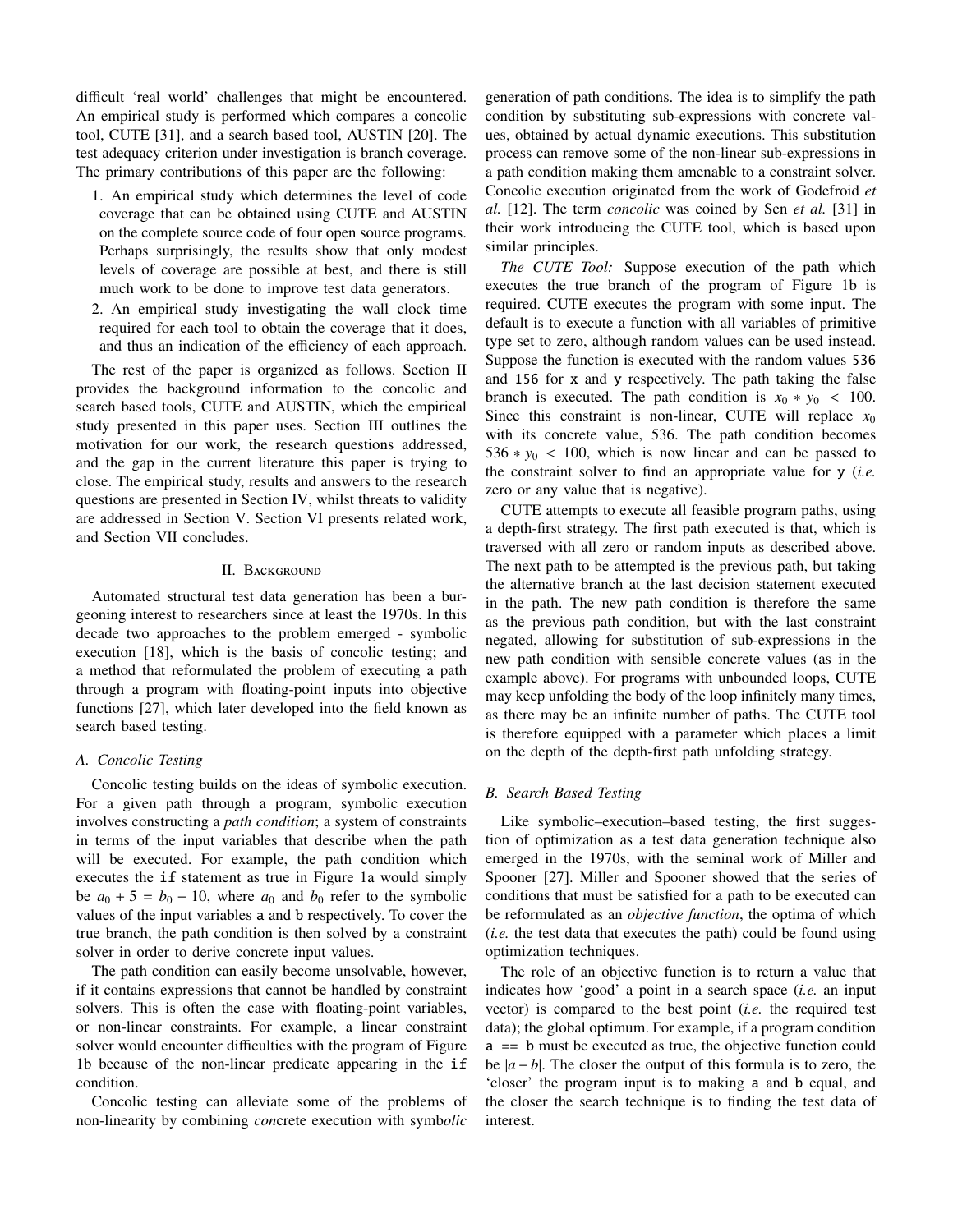void testme1(int a, int b) { a += 5; b -= 10; if (a == b) // ... }

(a) *Example for demonstrating symbolic execution. The branch predicate is linear*

void testme2(int x, int y) { if (x \* y < 100) // ... }

(b) *Example for demonstrating concolic execution and search based testing. The branch predicate is non-linear*



|                      | void testme3(int a, int b, int c)                |  |  |  |  |
|----------------------|--------------------------------------------------|--|--|--|--|
|                      |                                                  |  |  |  |  |
| (1)                  | if $(a == b)$                                    |  |  |  |  |
| (2)                  | if $(b == c)$                                    |  |  |  |  |
| if $(a == c)$<br>(3) |                                                  |  |  |  |  |
| $\frac{1}{2}$<br>(4) |                                                  |  |  |  |  |
|                      |                                                  |  |  |  |  |
|                      | (d) Example for demonstrating objective function |  |  |  |  |
|                      | calculation for the AUSTIN tool                  |  |  |  |  |

Fig. 1. Examples for demonstrating symbolic, concolic and search based testing

Because an optimizing search technique is used rather than a constraint solver, non-linear constraints present fewer problems. For example the surface of the objective function for taking the true path through the if condition of Figure 1b can be seen in Figure 1c. The surface is smooth and provides the optimization process with a clear 'direction', guiding the search to the required test data. Furthermore, computation of the objective function by dynamically executing the program alleviates another problem of both symbolic and concolic testing, *i.e* floating-point inputs.

The suggestions of Miller and Spooner were not subsequently taken up until Korel developed them further in 1990 [19], when he proposed the use of a search technique known as the 'alternating variable method'. Since then the ideas have been applied to other forms of testing [3], [37], [1], [39], [21], [35], [8], using a variety of optimizing search techniques, including genetic algorithms [29], [26], [36]. The objective function has been further developed to generate test data for a variety of program structures, including branches, as well as paths [36].

*The AUSTIN Tool:* AUSTIN is a tool for generating branch adequate test data for C programs. AUSTIN does not attempt to execute specific paths in order to cover a target branch; the path taken up to a branch is an emergent property of the search process. The objective function used by AUSTIN was introduced by Wegener *et al.* [36] for the Daimler Evolutionary Testing System. It evaluates an input against a target branch using two metrics; the *approach level* and the *branch distance*. The approach level records how many nodes on which the branch is control dependent, were not executed by a particular input. The fewer control dependent nodes executed, the 'further away' the input is from executing the branch in control flow terms. Thus, for executing the true branch of statement 3 in Figure 1d; the approach level is

- 2 when an input executes the false branch of statement 1;
- 1, when the true branch of statement 1 is executed followed by the false branch of statement 2;
- zero if statement 3 is reached.

The branch distance is computed using the condition of the decision statement at which the flow of control diverted away from the current 'target' branch. Taking the true branch from statement 3 as an example again, if the false branch is taken at statement 1, the branch distance is computed using  $|a - b|$ , whilst |*b*−*c*| is optimized if statement 2 is reached but executed as false, and so on. The branch distance is normalized and added to the approach level.

The search method used is the Alternating Variable Method (AVM), proposed by Korel [19]. The AVM is a simple search technique, which was shown to be very effective by Harman and McMinn [15] when compared with more sophisticated optimization techniques such as genetic algorithms.

AUSTIN, like CUTE, begins with all primitives set to zero. If the target is not executed, the AVM cycles through each input of primitive type and performs so–called 'pattern moves', guided by the objective function. If a complete cycle of adjustments takes place with no improvement in objective value, the search restarts using random values.

Suppose the program of Figure 1d is executed with the input  $a = 100, b = 200, c = 300$ , with the aim of executing the true branch of statement 3. AVM takes the first variable, a, and performs *exploratory moves*; executions of the program where a is decreased and increased by a small amount  $\delta$  ( $\delta = 1$ ) for integers and 0.1 for floating point variables). An increased value of the variable a brings it closer to b and results in a better objective value.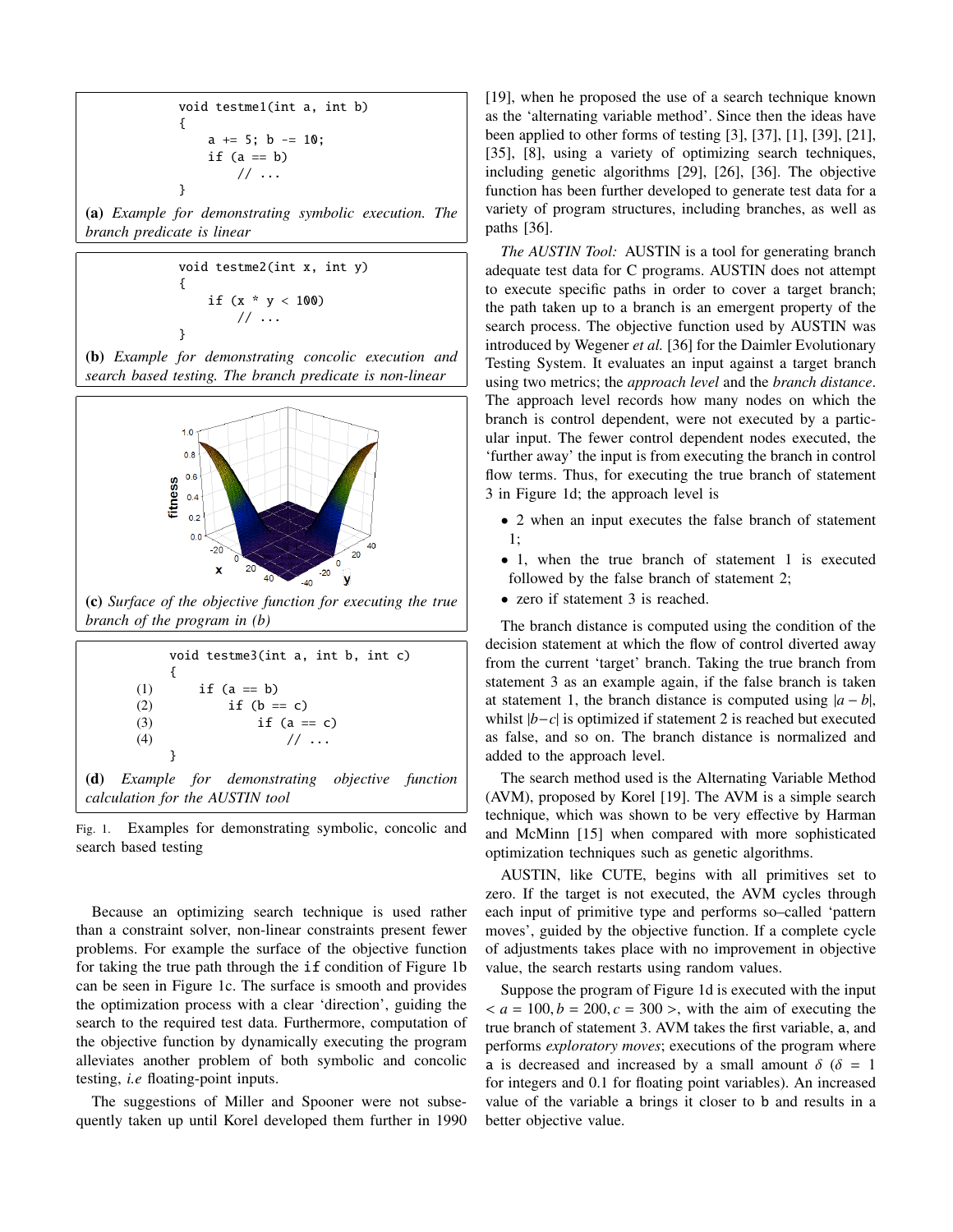AVM then makes *pattern moves* for as long as the objective function continues to yield an improved value. The value added to the variable in the *n*th pattern move is computed using the formula  $2^n \cdot dir \cdot \delta$ ; where  $dir \in \{-1, 1\}$  corresponding to the positive or negative 'direction' of improvement, identified by the initial exploratory moves. Thus consecutive exploratory moves for the variable a are 102, 104, 108 and so on. Pattern moves will improve the objective value until a value of 228 is reached for the variable a. At this point the minimum (*a* = 200) has been overshot, so the AVM repeats the exploratory-pattern move cycle for as long as necessary until the minimum is reached. When  $a = 200$ , the true branch of statement 1 is executed. For executing statement 2, exploratory moves on the variable a both lead to a worse objective value, because the original outcome at statement 1 is affected and the approach level worsens. The AVM will then consider the next variable, b. Exploratory moves here have the same effect, and so the AVM moves onto the variable c. Decreasing the value of c improves the objective value, and so pattern moves are made. Eventually each input value is optimized to 200.

Should exploratory moves produce no improvement in objective value, with the required test data not found either, the search has hit a local minima from which it cannot proceed. AVM terminates and restarts with a new random input vector. Typically, the search is afforded a 'budget' of objective function evaluations (*i.e.* program executions) in which to find test data, otherwise the search is deemed to have failed. This could be because the branch is infeasible. In some cases, however, the objective function surface can be flat, offering the search no guidance to the required test data. This is sometimes due to the presence of boolean 'flag' variables [2], [25], which can result in two plateaus for a branch condition; one where the flag is true, and one where it is false.

### *C. Handling Inputs Involving Pointers*

The above descriptions explained how concolic testing and search based testing handle inputs of a primitive type only. This section explains how CUTE and AUSTIN handle pointer inputs. The CIL (C Intermediate Language) infrastructure [28] is used to transform and simplify programs such that all predicates appearing in decision statements contain only either pointer types or arithmetic types. In addition, the source contains no compound predicates. Thus all conditions involving pointers are of the form  $x = y$  or  $x := y$  (where x and y could also represent *NULL*).

*Pointers in CUTE:* The first path explored by the CUTE tool is the path executed where inputs of primitive type are zero (or of a random value, depending on the settings used). If the function involves pointer variables, these are always initially set to *NULL*. However, further paths through the program may require pointers to point to an actual data structure instead. In order to find the 'shape' of this data structure, CUTE incorporates symbolic variables for pointers in the path condition. A graph-based process is used to check that the constraints over the pointer variables are feasible, and finally,





Fig. 2. Example for demonstrating pointer handling in CUTE and AUSTIN

a simple procedure is used to actually build the data structure required.

For the program of Figure 2a, and the path that executes the true branch at each decision, CUTE accumulates the path constraint:

$$
ptr_0 \neq NULL \land left_0 \neq NULL \land right_1 =ptr_0
$$

CUTE keeps a map of which symbolic variable corresponds to which point in the data structure, for example, *left*<sup>0</sup> maps to ptr->left. The feasibility check involves the construction of an undirected graph, which is built incrementally at the same time as the path condition is constructed from the conditions appearing in the program. The nodes of the graph represent abstract pointer locations, with node labels representing the set of pointers which point to those locations. A special node is initially created to represent *NULL*. Edges between nodes represent inequalities. After statement 1 in the example, the graph consists of a node for  $ptr_0$  with an edge leading from it to the *NULL* node. When statement 2 is encountered, a new node is constructed for *left*<sub>0</sub>, with an edge to *NULL*. Finally,  $right<sub>1</sub>$  is merged into the existing  $ptr_0$  node, as they must point to the same location (Figure 2b). Feasibility is checked as each constraint is added for each decision statement. An equality constraint between two pointers x and y is feasible if and only if there is no edge in the graph between nodes representing the locations of x and y. An inequality constraint between x and y is feasible if and only if the locations of x and y are not represented by the same node.

If the path condition is feasible, the data structure is built incrementally. Each new branching decision adds a new constraint to the path condition, and the data structure is created on the basis of each constraint using the rules of Table I. A more detailed treatment can be found in the work of Sen *et al.*[31].

*Pointers in AUSTIN:* There has been little work with respect to generating dynamic data structures in search based testing. Korel [19] developed a limited method for simple Pascal data structures. In order to apply search based testing to real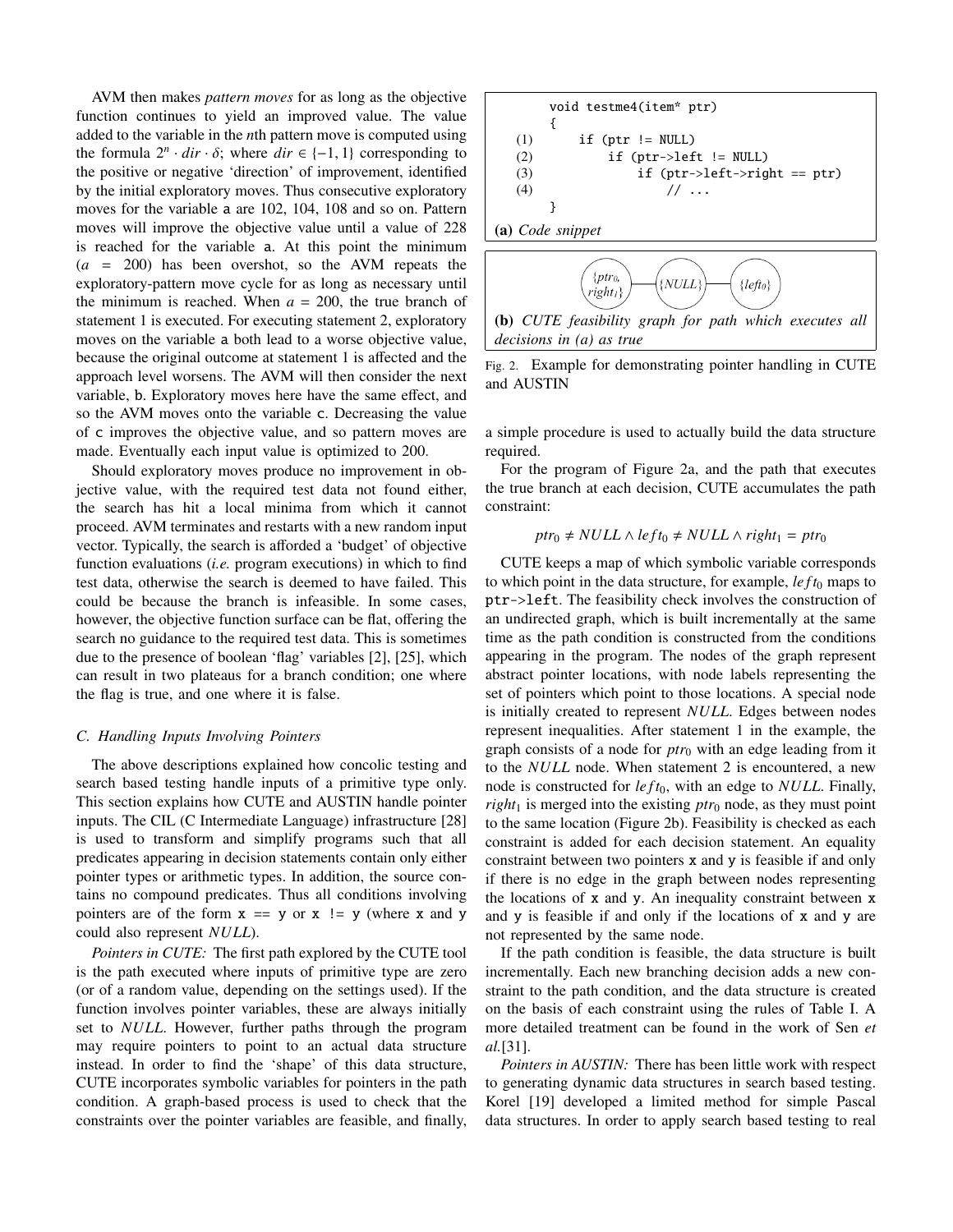TABLE I DYNAMIC DATA STRUCTURE CREATION ACCORDING TO INDIVIDUAL CONSTRAINTS ENCOUNTERED ALONG THE PATH CONDITION FOR CUTE AND AUSTIN

| <b>Constraint</b> | <b>CUTE</b>                       | <b>AUSTIN</b>           |  |  |  |  |  |
|-------------------|-----------------------------------|-------------------------|--|--|--|--|--|
| $m_0 = NULL$      | Assign <i>NULL</i> to $m_0$       |                         |  |  |  |  |  |
| $m_0 \neq NULL$   | Allocate a new memory<br>location |                         |  |  |  |  |  |
|                   | pointed to by $m_0$               |                         |  |  |  |  |  |
| $m_0 = m_1$       | Make $m_1$ alias $m_0$            |                         |  |  |  |  |  |
| $m_0 \neq m_1$    | Allocate a<br>new                 | With<br>an<br>even      |  |  |  |  |  |
|                   | memory location                   | probability, assign     |  |  |  |  |  |
|                   | pointed to by $m_1$               | <i>NULL</i> or allocate |  |  |  |  |  |
|                   |                                   | a new<br>memory         |  |  |  |  |  |
|                   | location pointed to               |                         |  |  |  |  |  |
|                   |                                   | by $m_0$                |  |  |  |  |  |

world programs this limitation had to be overcome. AUSTIN uses search based techniques for primitive inputs, a symbolic process akin to that of CUTE is used for pointers[20]. As with CUTE, pointer inputs are initially set to *NULL*. During the search process, a branch distance calculation may be required for a condition that involves a pointer comparison. However branch distances over physical pointer addresses do not usually give rise to useful information for test data generation; for example it is difficult to infer the shape of a dynamic data structure. Therefore, instead of computing a branch distance, AUSTIN performs symbolic evaluation for the path taken up to the predicate as executed by the current input generated by the AVM. The result is a path condition of the same form as generated by CUTE. As with CUTE, the constraints added to the path condition are used to incrementally build the dynamic data structure. The rules for doing this appear in Table I. AUSTIN does not perform a feasibility check; if the branching condition at the control dependent node is not executed as required, the AVM process restarts afresh. For a more in-depth treatment, see reference [20].

# III. MOTIVATION AND **RESEARCH OUESTIONS**

One of the first tests for any automatic test data generation technique is that it outperforms random testing. Many authors have demonstrated that both concolic based and search based techniques can outperform purely random test data generation. However, there are fewer studies that have attempted to evaluate concolic and search based approaches on real world programs.

Previous studies have tended to be small-scale [19], [36] or, at least in the case of search based approaches, concentrated on small 'laboratory' programs. Where production code has been considered, work has concentrated solely on libraries [33] or individual units of applications [15]; usually with the intention of demonstrating improvements or differences between variants of the techniques themselves.

Studies involving concolic approaches have also tended to focus on illustrative examples [31], [38], [9], [5], with relatively little work considering large scale real world programs such as the vim text editor [4], [22], network protocols [10] or windows applications [11]. Furthermore, no studies have compared the performance of concolic and search based testing on real world applications.

The research questions to be answered by the empirical study are therefore as follows:

RQ 1: How effective are concolic and search based test data generation for real world programs? Given a set of real world programs, how good are concolic and search based test data generators at achieving structural coverage?

RQ 2: What is the relative efficiency of each individual approach? If it turns out that both approaches are more or less equally effective at generating test data, efficiency will be the next issue of importance as far as a practitioner is concerned. If one approach is more effective but less efficient than the other, what is the trade off that the practitioner has to consider?

### **IV. EMPIRICAL STUDY**

The empirical study was performed on a total of 87,589 pre– processed lines of C code contained within four open-source programs. This is the largest study of search based testing by an order of magnitude and is similar in size to the largest previous study of any form of concolic testing.

## *A. Test subjects*

Details of the subjects of the empirical study are recorded in Table II. A total of 387 functions were tested. Since the study is concerned with branch coverage, trivial functions not containing any branches were ignored. In addition, further functions had to be omitted from the study, because they could not be handled by CUTE or AUSTIN. These included functions whose inputs were files, data structures involving function or void pointers, or had variable argument lists.

The programs chosen are not trivial for automated test data generation. libogg is a library used by various multimedia tools and contains functions to convert to and from the *Ogg* multimedia container format, taking a bitstream as input. plot2d is a relatively small program which produces scatter plots directly to a compressed image file. The core of the program is written in ANSI C, however the entire application includes C++ code. Only the C part of the program was considered during testing because the tools handle only C. time is a GNU command line utility which takes, as input, another process (a program) with its corresponding arguments and returns information about the resources used by a specific program, including wall-clock and CPU times. zile is a text editor in Unix, and makes heavy use of string operations. It was designed to be a more lightweight version of Emacs.

### *B. Experimental setup*

Each function of each test subject was taken in turn (hereinafter referred to as the 'FUT' – Function Under Test), with the aim of recording the level of coverage that could be achieved by each tool.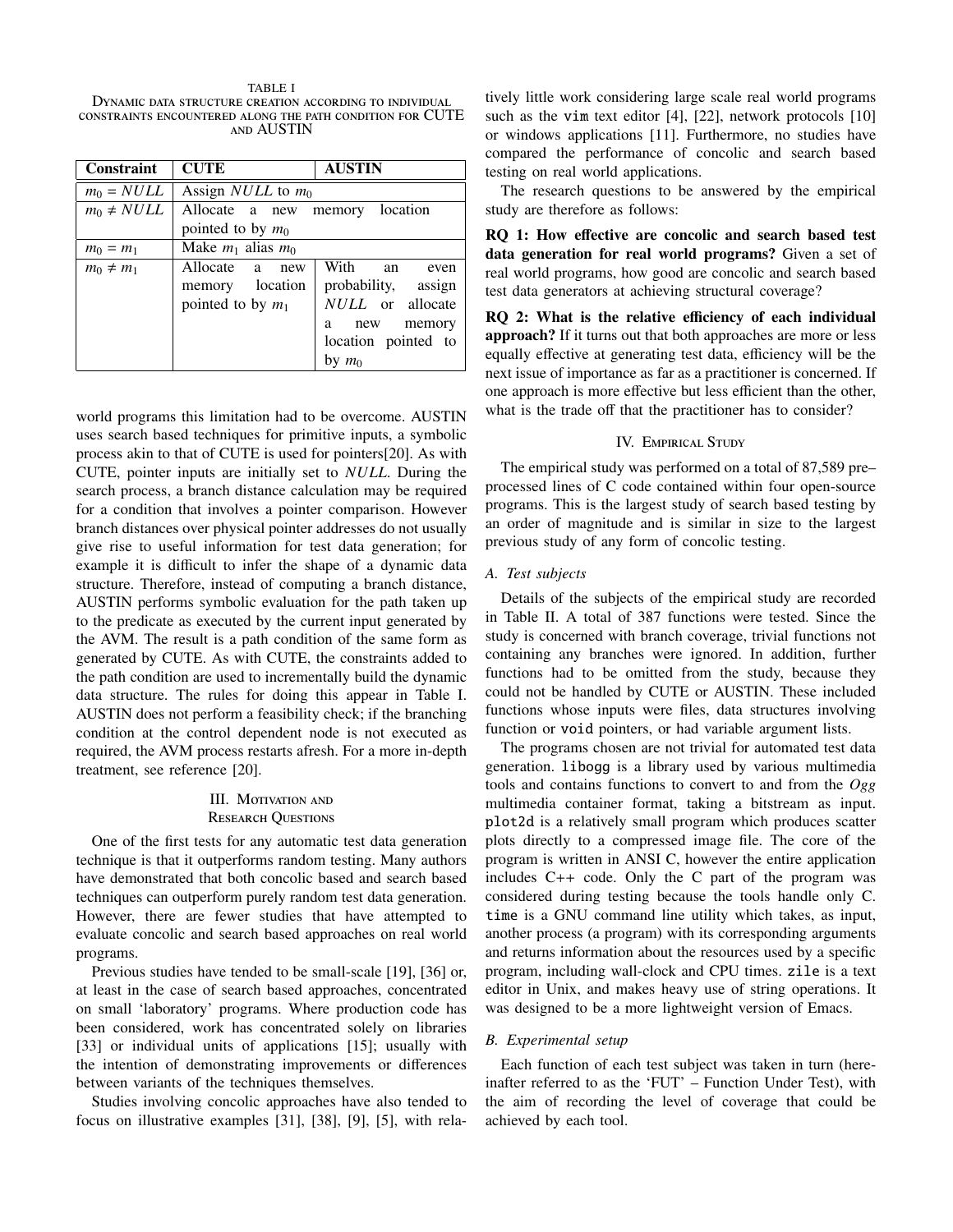#### TABLE II

DETAILS OF THE TEST SUBJECTS USED IN THE EMPIRICAL STUDY. IN THE 'FUNCTIONS' COLUMN, 'NON-TRIVIAL' REFERS TO FUNCTIONS THAT CONTAIN BRANCHING STATEMENTS. 'TOP-LEVEL' IS THE NUMBER OF NON-TRIVIAL, PUBLIC FUNCTIONS THAT A TEST DRIVER WAS WRITTEN FOR, WHILST 'TESTED' IS THE NUMBER OF FUNCTIONS THAT WERE TESTABLE BY THE TOOLS (I.E. TOP-LEVEL FUNCTI REACHED INTERPROCEDURALLY). IN THE 'BRANCHES' COLUMN, 'TESTED' IS THE NUMBER OF BRANCHES CONTAINED WITHIN THE TESTED **FUNCTIONS** 

| <b>Test</b>   | <b>Lines</b> |       | <b>Functions</b> | <b>Branches</b> |               |       |               |
|---------------|--------------|-------|------------------|-----------------|---------------|-------|---------------|
| <b>Object</b> | of Code      | Total | Non-Trivial      | Top Level       | <b>Tested</b> | Total | <b>Tested</b> |
| libogg        | 2,552        | 68    | 33               | 32              | 33            | 290   | 284           |
| plot2d        | 6,062        | 35    | 35               | 35              | 35            | 1.524 | 1,522         |
| time          | 5,503        | 12    | 10               | 8               | 10            | 202   | 198           |
| zile          | 73,472       | 446   | 339              | 312             | 340           | 3.630 | 3,348         |
| <b>Total</b>  | 87,589       | 561   | 417              | 387             | 418           | 5.646 | 5,352         |

Since CUTE and AUSTIN take different approaches to test data generation, care had to be taken in setting up the experiments such that the results were not inadvertently biased in favour of one of the tools. The main challenge was identifying suitable stopping criteria that were 'fair' to both tools. Both tools place limits on the number of times the function under test can be called, yet this is set on a perfunction basis for CUTE and a per-branch basis for AUSTIN. Furthermore, one would expect CUTE to call the function under test less often than AUSTIN, because it carries out symbolic evaluation. Thus, setting a limit that was 'equal' for both tools was not feasible. Therefore it was decided that each limit would be set to a high value, with a time limit of 2 minutes of wall clock time per FUT used as an additional means of deciding when a tool's test data generation process should be terminated.

CUTE's limit was set to the number of branches in the FUT multiplied by 10,000. CUTE can reach this limit in only two cases; firstly if it keeps unfolding a loop structure, in which case it won't cover any new branches; or secondly if the limit is less than the number of interprocedural branches (which was not the case for any of the test subjects considered). AUSTIN's limit was set to 10,000 FUT executions per branch, with branches in the FUT attempted sequentially in reverse order. Oftentimes the search process did not exhaust this limit but was terminated by the overall time limit instead.

Thirty 'trials' were performed for each tool and each function of each test subject. AUSTIN is stochastic in nature, using random points to restart the search strategy once the initial search, starting with all primitives as zero, fails. Thus, several runs need to be performed to sample its behaviour. Since some test subjects exhibit subtle variations in behaviour over different trials (*e.g.* in the time program), CUTE was also executed thirty times for each function, so that AUSTIN did not benefit unfairly from multiple executions.

Coverage was measured in two ways. The first is respective to the branches covered in the FUT only. A branch is counted as covered if it is part of the FUT, and is executed at least once during the thirty trials. The second measure takes an interprocedural view. A branch is counted as covered if it is part of the FUT or any function reachable through the FUT.

Interprocedural coverage is important for CUTE, since path conditions are computed in an interprocedural fashion. Any branches covered interprocedurally by AUSTIN, however, are done so serendipitously, as the tool only explicitly targets branches in the FUT.

Apart from the settings necessary for a fair comparison, as discussed above, both tools were applied 'out of the box', *i.e.* with default parameters and without the writing of special test drivers for any of the test subjects. As mentioned in Section II-A, CUTE has an option to limit the level of its depth-first search, thus preventing an infinite unfolding of certain loops. However, as it is not generally known, *a priori*, what a reasonable restriction is, CUTE was used in its default mode with no specified limit, *i.e.* an unbounded search.

The test driver for both tools is not only responsible for initializing input parameters, but also the place to specify any pre–conditions for the function under test. AUSTIN generates a test driver automatically by examining the signature of the FUT. The test drivers for CUTE had to be written manually but were constructed using the same algorithm as AUSTIN. Writing pre–conditions for functions without access to any specifications is non–trivial. For the study only the source code was available with no other documentation. Therefore it was decided the only pre–condition to use was to require top level pointers to be non-*NULL* (as described in Section II-C).

#### *C. Answers to Research Questions*

RQ 1: How effective are concolic and search based test data generation for real world programs? Figure 3 plots three different 'views' of the coverage levels obtained by CUTE and AUSTIN with the test subjects. The first view, Figure 3a, presents coverage of branches in the FUT only. However, CUTE places an emphasis on branches covered in functions called by the FUT, building up path conditions interprocedurally. For AUSTIN interprocedural branch coverage is incidental, with test generation directed at the FUT only. Therefore, Figure 3b plots interprocedural coverage data which, in theory, should be favourable to CUTE. Finally, CUTE could not attempt 81 functions, containing 1,148 branches. Some of these functions involved void pointers, which cannot be handled by CUTE. However, a number of functions could not be tested by CUTE because the test subject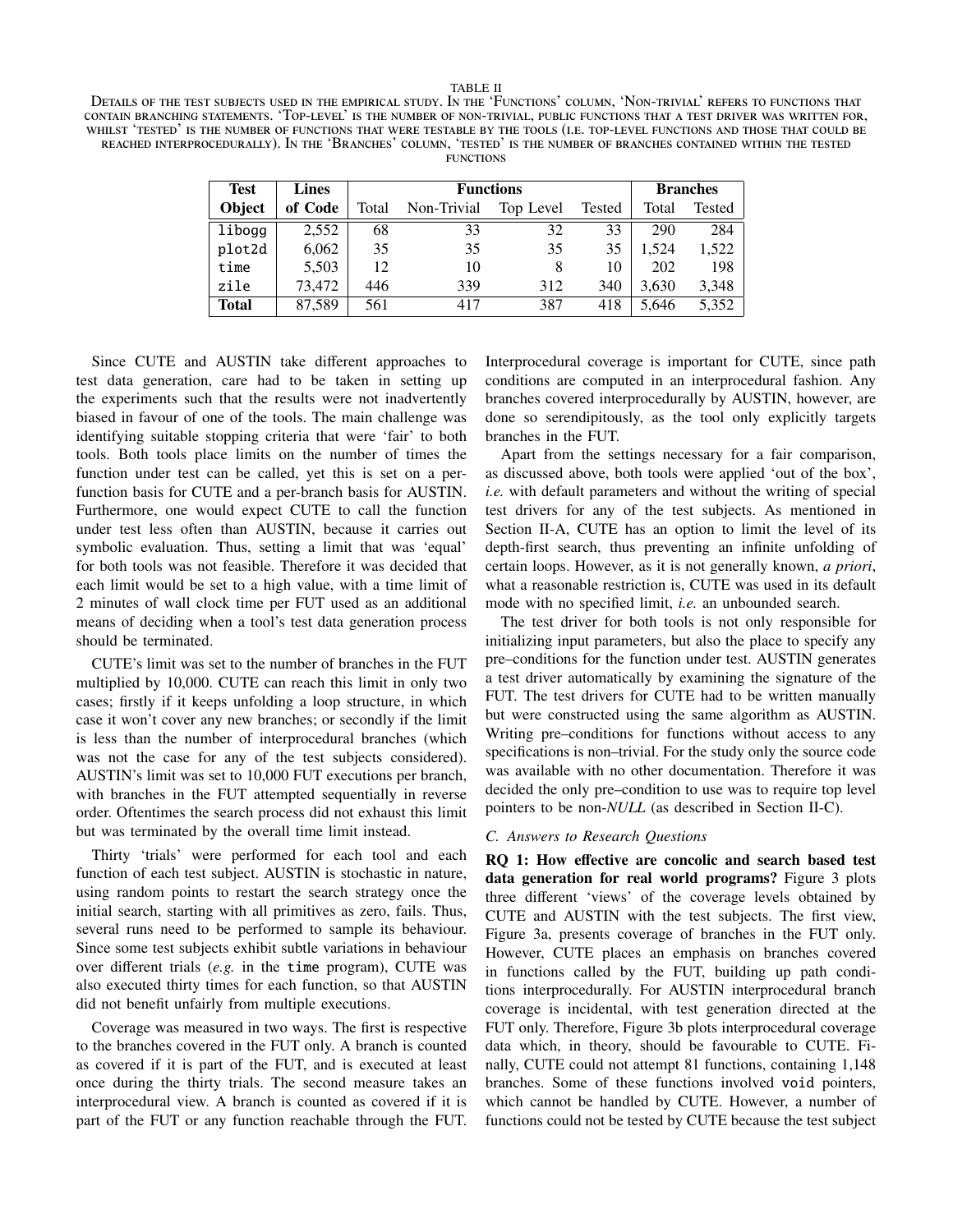



*handle only*



(a) *Branches covered only as part of the* (b) *Branches covered in the function under test function under test* and *interprocedurally* 

Fig. 3. Branch coverage for the test subjects with CUTE and AUSTIN. CUTE explicitly explores functions called by the function under test, whereas AUSTIN does not. Therefore the graph (a) counts only branches covered in each function tested individually. Graph (b) counts branches covered in the function under test and branches covered in any functions called. Graph (c) is graph (b) but with certain functions that CUTE cannot handle excluded

| TABLE III                                                                              |  |
|----------------------------------------------------------------------------------------|--|
| Comparing wall clock time and interprocedural branch coverage for a sample of branches |  |

| <b>Test</b> |                         |                 | <b>CUTE</b> |                                 |            | <b>AUSTIN</b>       |                                 |            |             |
|-------------|-------------------------|-----------------|-------------|---------------------------------|------------|---------------------|---------------------------------|------------|-------------|
| Object      | <b>Function</b>         | <b>Branches</b> |             | <b>Branches covered</b><br>Time |            |                     | Time<br><b>Branches covered</b> |            |             |
|             |                         | Function        | (Inter-     | (s)                             | Function   | (Inter-             | (s)                             | Function   | (Inter-     |
|             |                         | Under Test      | procedural) |                                 | Under Test | procedural)         |                                 | Under Test | procedural) |
| libogg      | ogg stream clear        |                 | (8)         | 0.84                            |            | (10)                | 134.75                          |            |             |
|             | oggpack read            | 14              | (14)        | 0.24                            |            | (2)                 | 0.18                            |            |             |
| plot2d      | CPLOT BYTE MTX Fill     |                 | (8)         | 131.25                          |            | (4)                 | 130.05                          |            |             |
|             | CPLOT DrawDashedLine    | 56              | (56)        | 130.43                          | 13         | (13)                | 130.4                           | 37         | (37)        |
|             | CPLOT DrawPoint         | 16              | (16)        | 0.51                            | 13         | (13)                | 131.82                          | 13         | (13)        |
| time        | resuse end              | 6               | (6)         | 0.42                            |            | (4)                 | 131.84                          |            | (5)         |
| zile        | astr rfind cstr         |                 | (6)         | 0.45                            |            | (2)                 | 0.17                            |            | (2)         |
|             | check case              |                 | (6)         | 0.38                            |            | $\scriptstyle{(1)}$ | 130.49                          |            | (6)         |
|             | expand path             | 82              | (84)        | 0.37                            |            | $^{(1)}$            | 0.16                            |            |             |
|             | find window             | 20              | (20)        | 0.4                             |            | $^{(1)}$            | 131.4                           |            |             |
|             | line beginning position |                 | (8)         | 0.27                            |            | (0)                 | 0.18                            |            | (O`         |
|             | setcase word            | 40              | (74)        | 0.31                            |            | (0)                 | 0.18                            |            | (0)         |
| Total       |                         | 266             | 306         |                                 |            |                     |                                 |            |             |

did not compile after CUTE's instrumentation. For certain functions of the zile test subject, the instrumentation casts a data structure to an unsigned integer, and subsequently tries to dereference a member of the data structure, which results in an error. Since CUTE's exploration behaviour is interprocedural, all functions within this source file became untestable. Thus, Figure 3c plots interprocedural branch coverage, but removing these branches from consideration.

Strikingly, all three views of the coverage data show that in most cases, the majority of branches for an application were not covered by *either* tool. The only exception is the plot2d test subject. Here, AUSTIN managed 77% coverage taking interprocedural branches into account, compared to CUTE's 50%. Code inspection revealed that 13 functions in plot2d contained unbounded loops. CUTE therefore never attempted to cover any more branches preceding the body of the loop (both intraprocedural and interprocedural) and instead kept increasing the number of loop iterations by one until its timeout or iteration limit was reached. For all other subjects, coverage for either tool does not exceed 50% whatever 'view' of the data is considered. It has to be noted, however, that AUSTIN does seem to cover a higher number of the branches.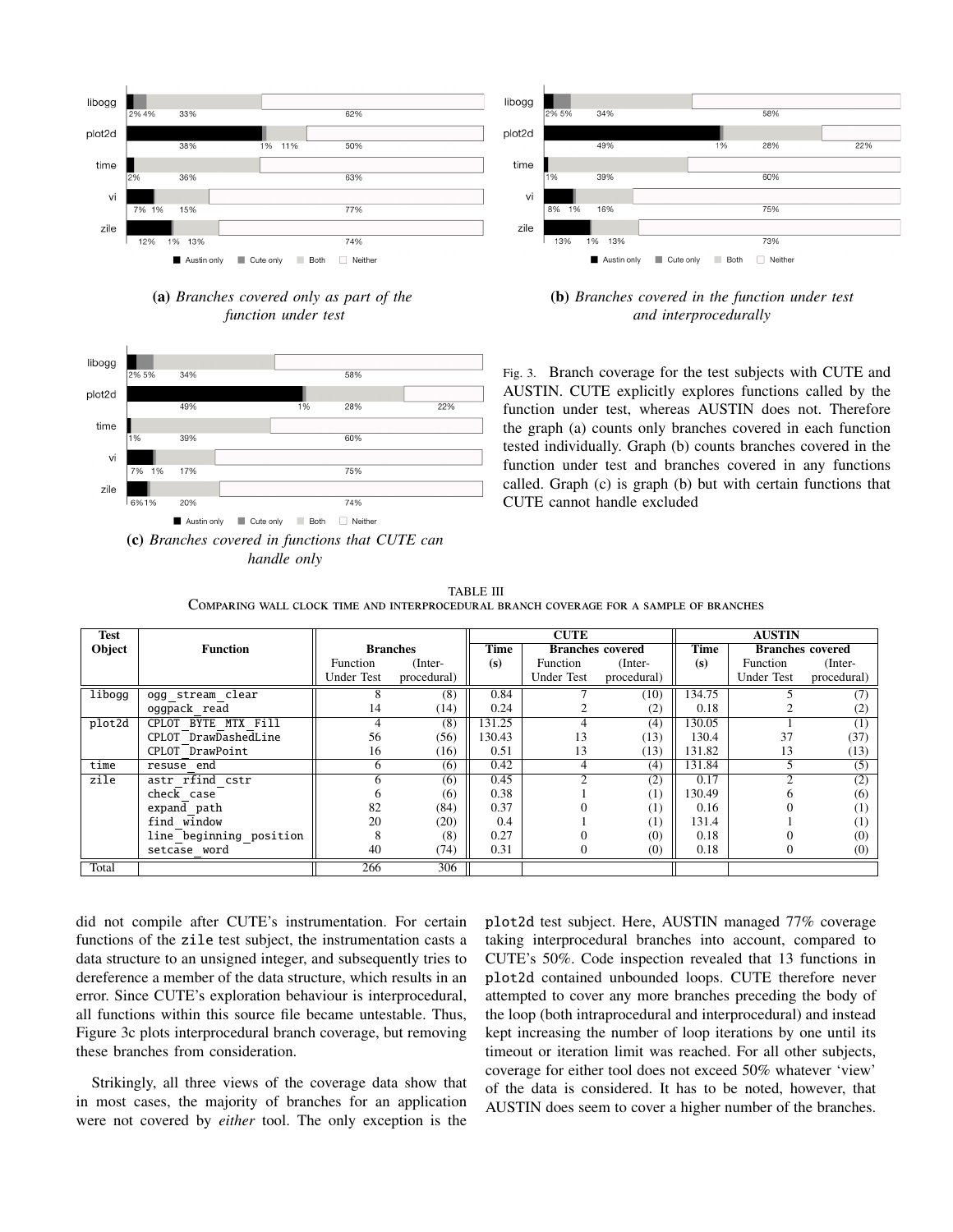When a modified path condition falls outside the supported theory of CUTE's constraint solver, unlike AUSTIN, CUTE does not try a fixed number of random 'guesses' in order to find test data. AUSTIN on the other hand will spend 10,000 attempts at covering the branch. In the worst case this is equal to performing a random search. Nevertheless, it has a higher chance of finding test data than CUTE, simply because it spends more effort per branch.

To conclude, these data suggest that the concolic and search based approaches are not as effective for real world programs as researchers may have previously been led to believe by previous smaller–scale studies. Next the efficiency of each of the tools is examined with respect to a subset of the branches.

RQ 2: What is the relative efficiency of both approaches? In order to answer this research question, a random sample of 12 functions were taken and the performance of each individual tool analysed further. These functions are listed in Table III and comprise 266 branches, with a further 40 reachable interprocedurally.

CUTE times out (reaching the 120 second limit) on two occasions. This is because CUTE gets stuck unfolding loops in called functions. AUSTIN times out on five occasions. For example, the function ogg stream clear from libogg takes as input a pointer to a data structure containing 18 members, one of which is an array of 282 unsigned characters, while 3 more are pointers to primitive types. Since AUSTIN does not use any input domain reduction, it has to continuously cycle through a large input vector in order to establish a direction for the search so it can start applying its pattern moves. Secondly, unbounded loops cause problems for AUSTIN too with respect to the imposed timeout. Whenever AUSTIN performs a random restart, it has a high chance of increasing the number of loop iterations by assigning a large value to the termination criterion, thus slowing down execution time of the function under test.

The table does not reveal a prevailing pattern that would allow us to simply conclude that 'CUTE is more efficient' or vice versa. The results are very much dependent on the function under consideration. However, unless the tool gets 'trapped' (*e.g.* CUTE continually unfolding a loop), each tool can be expected to terminate within a second, which is an entirely practical amount of time.

### V. THREATS TO VALIDITY

Any attempt to compare two different approaches faces a number of challenges. It is important to ensure that the comparison is as fair as possible. Furthermore, the study presented here, as we are comparing two widely studied approaches to test data generation, also seeks to explore how well these approaches apply to real world code. Naturally, this raises a number of threats to the validity of the findings, which are briefly discussed in this section.

The first issue to address is that of the *internal validity* of the experiments, *i.e.* whether there has been a bias in the experimental design that could affect the obtained results. One potential source of bias comes from the settings used for each tool in the experiments, and the possibility that the setup could have favoured or harmed the performance of one or both tools. In order to address this, default settings were used where possible. Where there was no obvious default (*e.g.* termination criteria), care was taken to ensure that reasonable values were used, and that they allowed a sensible comparison between performance of both tools.

Another potential source of bias comes from the inherent stochastic behaviour of the metaheuristic search algorithm used in AUSTIN. The most reliable (and widely used) technique for overcoming this source of variability is to perform tests using a sufficiently large sample of result data. In order to ensure a large sample size, experiments were repeated 30 times. Due to the stochastic nature of some of the test subjects in the study, experiments were also repeated 30 times for CUTE, so as not to bias the results in favour of the AUSTIN tool.

A further source of bias includes the selection of the programs used in the empirical study, which could potentially affect its *external validity*; *i.e.* the extent to which it is possible to generalise from the results obtained. The rich and diverse nature of programs makes it impossible to sample a sufficiently large set of programs such that all the characteristics of all possible programs could be captured. However, where possible, a variety of programming styles and sources have been used. The study draws upon code from real world open source programs. It should also be noted that the empirical study drew on over 561 functions comprising of over 5,646 branches, providing a large pool of results from which to make observations.

The data were collected and analysed in three different ways; taking into account coverage in the FUT only, interprocedural coverage and removing functions that CUTE could not handle from the sample. No matter which analysis was conducted, the results always showed a consistently poor level of coverage. Nevertheless, caution is required before making any claims as to whether these results would be observed on other programs, possibly from different sources and in different programming languages. As with all empirical experiments in software engineering, further experiments are required in order to replicate the results here.

# VI. RELATED WORK

There have been several tools developed using Directed Random Testing. The first tool was developed by Godefroid *et al.* [12] during their work on directed random testing and the DART tool. Unlike CUTE, DART does not attempt to solve constraints involving memory locations. Instead, pointers are randomly initialized to either *NULL* or a new memory location. DART does not transform non linear expressions either and simply replaces the entire expression with its concrete value. Cadar and Engler independently developed EGT [5]. EGT starts with pure symbolic execution. When constraints on a programs input parameters become too complex, symbolic execution is paused and the path condition collected thus far instantiated with concrete inputs. Runtime values are then used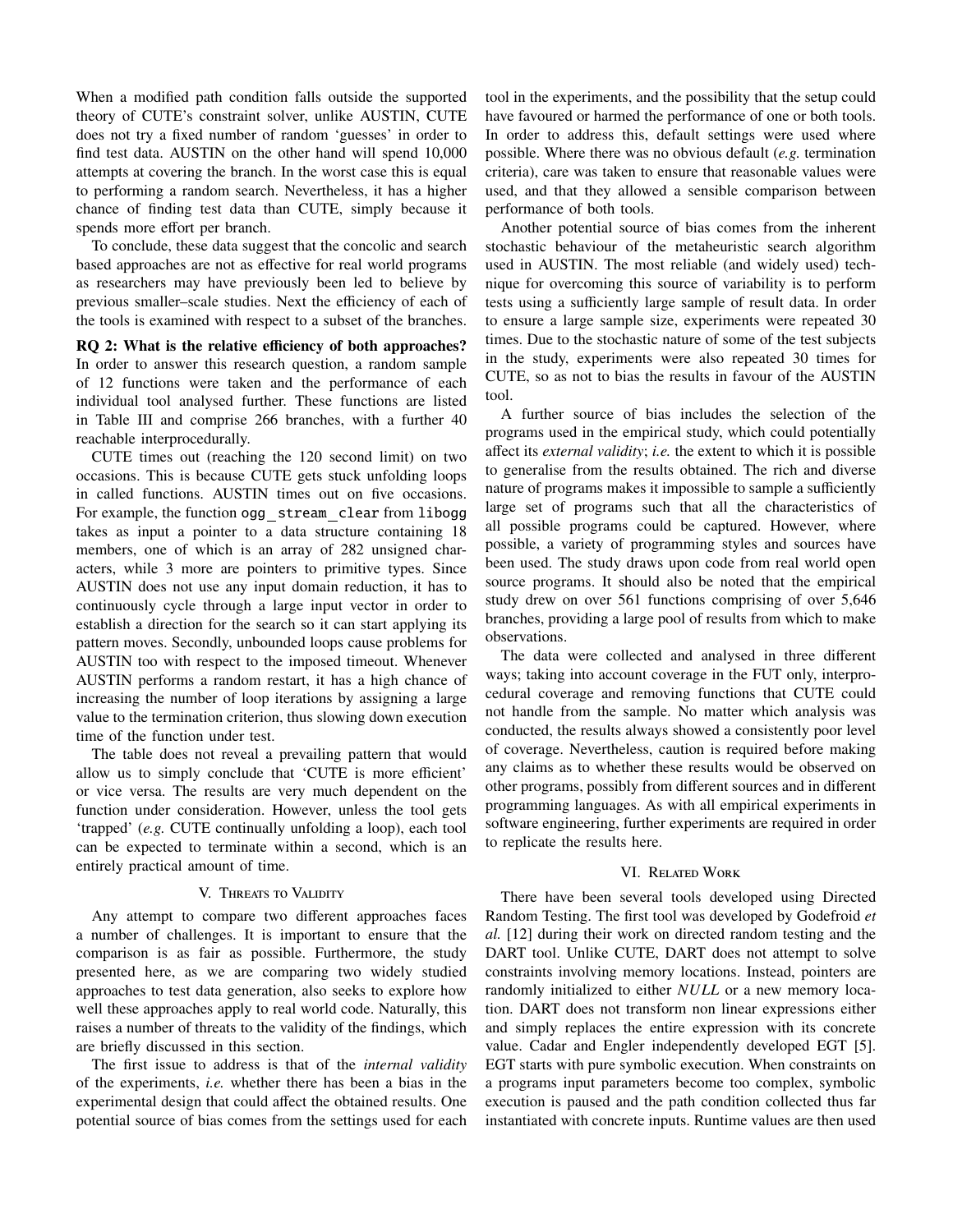to simplify symbolic expressions so that symbolic execution can continue with a mix of symbolic variables and constants. CREST [4] is a recent open-source successor to CUTE. Its main difference to CUTE is a more sophisticated, CFG based, path exploration strategy.

Pex [32] is a parameterized unit testing framework developed by Microsoft. Contrary to the majority of structural testing tools, it performs instrumentation at the .NET intermediate language level. As a result it is able to handle all 'safe' .NET instructions and can also include information from system libraries. Pex can be fully integrated into the Visual Studio development environment. Its tight coupling with the .NET runtime also allows it to handle exceptions, *e.g.* by suggesting guarding statements for objects or preconditions to functions.

Several tools have also been developed for search based testing. ET-S, developed by Daimler [36], uses evolutionary algorithms to achieve various coverage types, including path, branch and data flow coverage. IGUANA [24] is a tool developed for researchers, and incorporates different search approaches, as well as an API for the development of different objective functions. The eToc tool [33], implements an evolutionary strategy for JAVA classes. The tool evolves sequences of method calls in order to achieve branch coverage.

Xie *et al.* [17] were the first to combine concolic and search based testing in a framework called EVACON, which aims to maximize coverage of JAVA classes using both eToc and jCUTE, a JAVA version of CUTE [30].

There have been a number of previous empirical studies involving concolic and search based approaches.

Burnim and Sen [4] considered different search strategies to explore program paths in concolic testing and evaluated their findings on large open source applications including the Siemens benchmark suite [16], grep [13], a search utility based on regular expressions, and vim [34], a common text editor. An extended version of CUTE [22] has also been applied to the vim editor. Since its introduction, DART has been further developed and used in conjunction with other techniques to test functions from real world programs in an order of magnitude of 10,500 LOC [6], [10]. Concolic testing has also been used to search for security vulernabilities in large Microsoft applications as part of the SAGE tool [11].

Studies in search based software testing have largely involved small laboratory programs, with experiments designed to show that search based testing is more effective than random testing [26], [36]. There are comparatively fewer studies which have featured real world programs; those that have, considered only libraries [33] or parts of applications [15] in order to demonstrate differences between different search based approaches.

The present paper complements and extends this previous work. It is the first to compare both approaches on the same set of unadulterated, non–trivial, real world test subjects. It is also the largest study of search based testing by an order of magnitude.

#### VII. CONCLUSIONS

This paper has investigated the performance of two approaches to automated structural test data generation, the concolic approach embodied in the CUTE tool, and the search based approach implemented in the AUSTIN tool. The empirical study centred on four complete open source applications. The results show that there are many challenges remaining in making automatic test data generation tools robust and of a standard that could be considered 'industrial-strength'. This is because with the exception of one of the test subjects chosen, neither tool managed to generate test data for over 50% of the branches in each application's code.

Out of the many open challenges in automated test data generation, two seem to be the most prominent for future work. On a practical level, tools need to be able to prevent or recover from segmentation faults, so that they may continue the test data generation process to any effect. Secondly test data generation tools need to become much more heterogenious in nature. Instead of performing pure static or dynamic analysis, a combination of both is required in order to tackle problems such as testing uninstrumented code, overcoming limitations of a constraint solver, and preventing flat or rugged fitness landscapes in dynamic testing. Work has already begun investigating how search based algorithms can be used to find solutions in concolic testing in the presence of floating point computations.

### VIII. ACKNOWLEDGMENTS

The authors would like to thank Nicolas Gold for his helpful comments on conducting the empirical study. Kiran Lakhotia is funded by EU grant IST-33472. Phil McMinn is supported in part by EPSRC grants EP/G009600/1 (Automated Discovery of Emergent Misbehaviour) and EP/F065825/1 (REGI: Reverse Engineering State Machine Hierarchies by Grammar Inference). Mark Harman is supported by EPSRC Grants EP/D050863, GR/S93684 & GR/T22872, by EU grant IST-33472 and also by the kind support of Daimler Berlin, BMS and Vizuri Ltd., London.

#### **REFERENCES**

- [1] B. B., F. F., J. J.-M., and L. T. Y. From genetic to bacteriological algorithms for mutation-based testing. *Software Testing, Verification and Reliability*, 15:73–96, 2005.
- [2] A. Baresel, D. Binkley, M. Harman, and B. Korel. Evolutionary testing in the presence of loop-assigned flags: A testability transformation approach. In *Proceedings of the International Symposium on Software Testing and Analysis (ISSTA 2004)*, pages 43–52, Boston, Massachusetts, USA, 2004. ACM.
- [3] O. Buehler and J. Wegener. Evolutionary functional testing of an automated parking system. In *International Conference on Computer, Communication and Control Technologies and The 9th International Conference on Information Systems Analysis and Synthesis*, Orlando, Florida, USA, 2003.
- [4] J. Burnim and K. Sen. Heuristics for scalable dynamic test generation. In *Automated Software Engineering (ASE 2008)*, pages 443–446. IEEE, 2008.
- [5] C. Cadar and D. R. Engler. Execution generated test cases: How to make systems code crash itself. In *Model Checking Software, 12th International SPIN Workshop, San Francisco, CA, USA, August 22-24, 2005, Proceedings*, volume 3639 of *Lecture Notes in Computer Science*, pages 2–23. Springer, 2005.